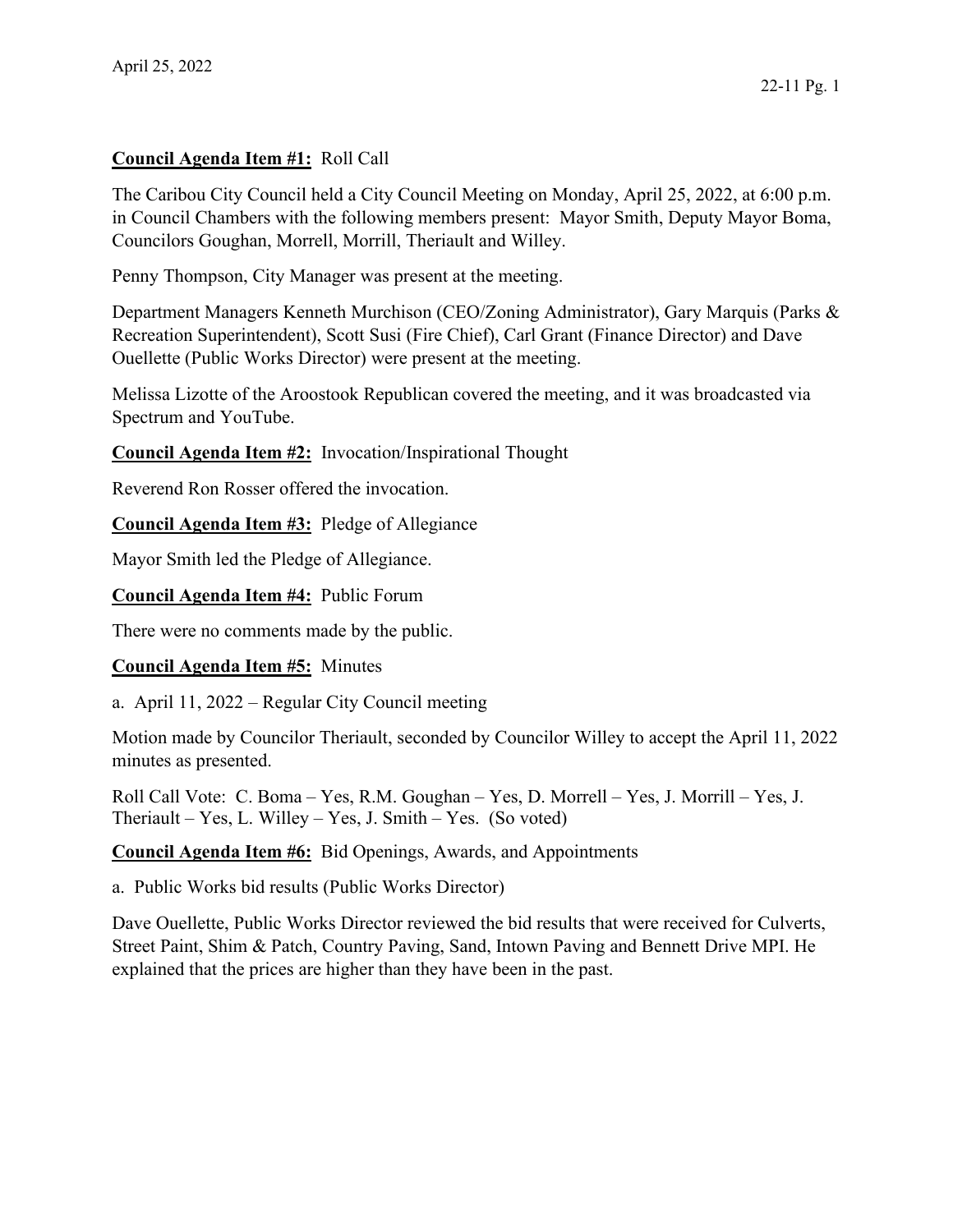|                                            | <b>Bid Results - Culverts 2022</b>     |              |                            |              |
|--------------------------------------------|----------------------------------------|--------------|----------------------------|--------------|
| EJ Prescott                                | Gardiner, ME                           | 207.582.2006 | Tyler Wing                 | \$18,156.00  |
| Paris Farmers                              | South Paris, ME 800.639.3603           |              | Matt Bracket               | <b>XXXX</b>  |
|                                            | <b>Bid Results - Street Paint 2022</b> |              |                            |              |
| Franklin Paint                             | Franklin, MA                           | 800.486.0304 | Norma Resley \$15,507.25   |              |
| Sherwin Williams                           | Cleveland, OH                          | 800.597.2929 | Joanna Carr                | <b>XXXX</b>  |
| PPG Paints                                 | Portland Me.                           | 772.6236     | Fred Shaw                  | xxxx         |
| Haneys Building Supply                     | Caribou Me.                            |              | Troy                       | \$16,095.20  |
| <b>Bid Results - Shim &amp; Patch 2022</b> |                                        |              |                            |              |
| Lane Construction                          | Presque Isle, ME                       | 207.764.4137 | Wayne Berry 585.00         |              |
| Trombley Industries                        | Limestone, ME                          | 207.328.4503 | Craig Trombley             | \$96.00      |
| Soderberg Const.                           | Caribou Me.                            | 207.498.6300 | Carl soderberg             | <b>XXXX</b>  |
|                                            | <b>Country Paving 2022</b>             |              |                            |              |
| Lane Construction                          | Presque Isle, ME                       | 207.764.4137 | Wayne Berry                | \$99.95      |
| Soderberg Const.                           | <b>Caribou Me.</b>                     | 207.498.6300 | Carl Soderberg             | <b>XXXX</b>  |
| Trombley Industries                        | Limestone, ME                          | 207.328.4503 | Craig Trombley \$96.85     |              |
|                                            | <b>Bid Results - Sand 2022</b>         |              |                            |              |
| Soderberg Construction                     | Caribou, ME                            | 207.498.6300 | Carl Soderberg <b>XXXX</b> |              |
| Glen Theriault                             | Fort Kent                              |              |                            | \$17.87      |
| O'Neal                                     | Limestone, ME                          | 506.273.0597 | Michael Murphy             | \$15.75      |
| North East Paving                          | Presque Isle ME                        | 207.551.7702 | Chip Sheldon               | <b>XXXX</b>  |
| <b>Trombly Industries</b>                  | Limestone, ME                          |              | Craig Trombley             | \$15.00      |
|                                            | <b>IN Town Paving 2022</b>             |              |                            |              |
| Lane Construction                          | Presque Isle, ME                       | 207.764.4137 | Chip Sheldon \$118.05      |              |
| Soderberg Const.                           | Caribou Me.                            | 207.498.6300 | Carl Soderberg             | <b>XXXX</b>  |
| Trombley Industries                        | Limestone, ME                          | 207.328.4503 | Craig Trombley \$97.25     |              |
|                                            | Bennett Dr. 2022                       |              |                            |              |
| Lane Construction                          | Presque Isle, ME                       | 207.764.4137 | Chip Sheldon \$273,908.20  |              |
| Soderberg Const.                           | Caribou Me.                            | 207.498.6300 | Carl Soderberg xxxx        |              |
| Trombley Industries                        | Limestone, ME                          | 207.328.4503 | Craig Trombley             | \$241,641.35 |

Council had a brief discussion regarding the upcoming season for road repairs.

Motion made by Councilor Morrill, seconded by Deputy Mayor Boma to accept the bid of \$18,156.00 from EJ Prescott of Gardiner, ME for Culverts.

Roll Call Vote: C. Boma – Yes, R.M. Goughan – Yes, D. Morrell – Yes, J. Morrill – Yes, J. Theriault – Yes, L. Willey – Yes, J. Smith – Yes. (So voted)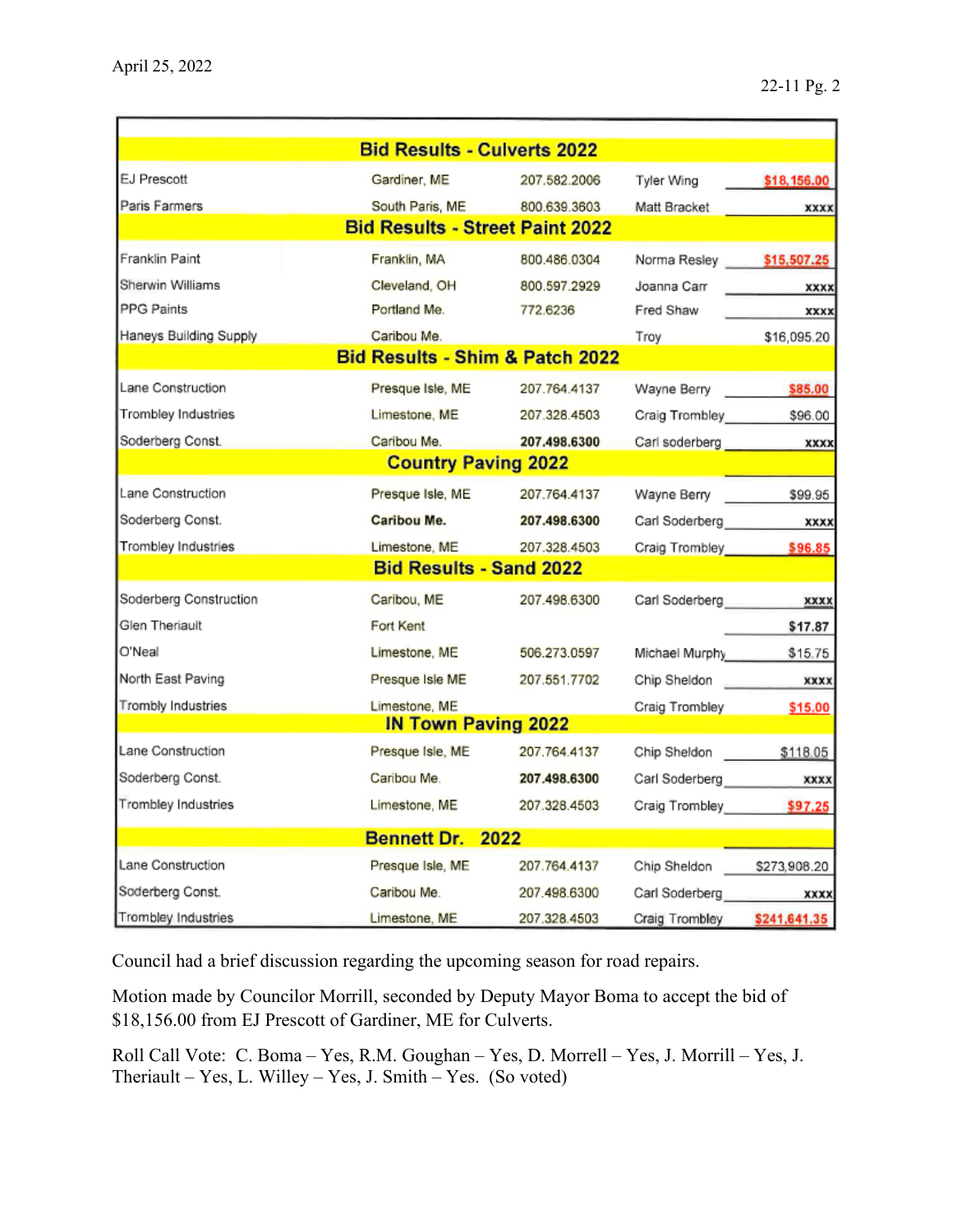Motion made by Councilor Morrill, seconded by Deputy Mayor Boma to accept the bid of \$16,095.20 from Haney's Building Supply for Street Paint, pending review by Dave Ouellette for the quality.

Roll Call Vote: C. Boma – Yes, R.M. Goughan – No, D. Morrell – No, J. Morrill – Yes, J. Theriault – Yes, L. Willey – Yes, J. Smith – Yes. (So voted)

Motion made by Deputy Mayor Boma, seconded by Councilor Theriault to accept the bid of \$85.00 for Shim & Patch from Lane Construction.

Roll Call Vote: C. Boma – Yes, R.M. Goughan – Yes, D. Morrell – Yes, J. Morrill – Yes, J. Theriault – Yes, L. Willey – Yes, J. Smith – Yes. (So voted)

Motion made by Councilor Willey, seconded by Councilor Theriault to accept the bid of \$96.85 from Trombley Industries for Country Paving.

Roll Call Vote: C. Boma – Yes, R.M. Goughan – Yes, D. Morrell – Yes, J. Morrill – Yes, J. Theriault – Yes, L. Willey – Yes, J. Smith – Yes. (So voted)

Motion made by Councilor Morrill, seconded by Deputy Mayor Boma to accept the bid of \$15.00 a yard from Trombley Industries for Sand, pending further review by Dave Ouellette on the quality of the sand for where it comes from.

Roll Call Vote: C. Boma – Yes, R.M. Goughan – Yes, D. Morrell – Yes, J. Morrill – Yes, J. Theriault – Yes, L. Willey – Yes, J. Smith – Yes. (So voted)

Motion made by Mayor Smith, seconded by Deputy Mayor Boma to accept the bid of \$97.25 from Trombley Industries for In Town Paving.

Roll Call Vote: C. Boma – Yes, R.M. Goughan – Yes, D. Morrell – Yes, J. Morrill – Yes, J. Theriault – Yes, L. Willey – Yes, J. Smith – Yes. (So voted)

Motion made by Councilor Willey, seconded by Councilor Theriault to accept the bid of \$241,641.35 from Trombley Industries for Bennett Drive MPI.

Roll Call Vote: C. Boma – Yes, R.M. Goughan – Yes, D. Morrell – Yes, J. Morrill – Yes, J. Theriault – Yes, L. Willey – Yes, J. Smith – Yes. (So voted)

b. Proclamation – Municipal Clerks' Week

Mayor Smith read a proclamation declaring May 1 to May 7, 2022, as Professional Municipal Clerk's Week.

**Council Agenda Item #7:** Public Hearings and possible Action Items

a. Public Hearing – Application for ARPA County funds

Open Public Hearing: 6:41 p.m.

There were four letters of support received, they came in from Beth Collamore, M.D., Town of Stockholm, Tara Henderson of the Town of Limestone, the Town of New Sweden, and Scott Dow, Selectman of Woodland.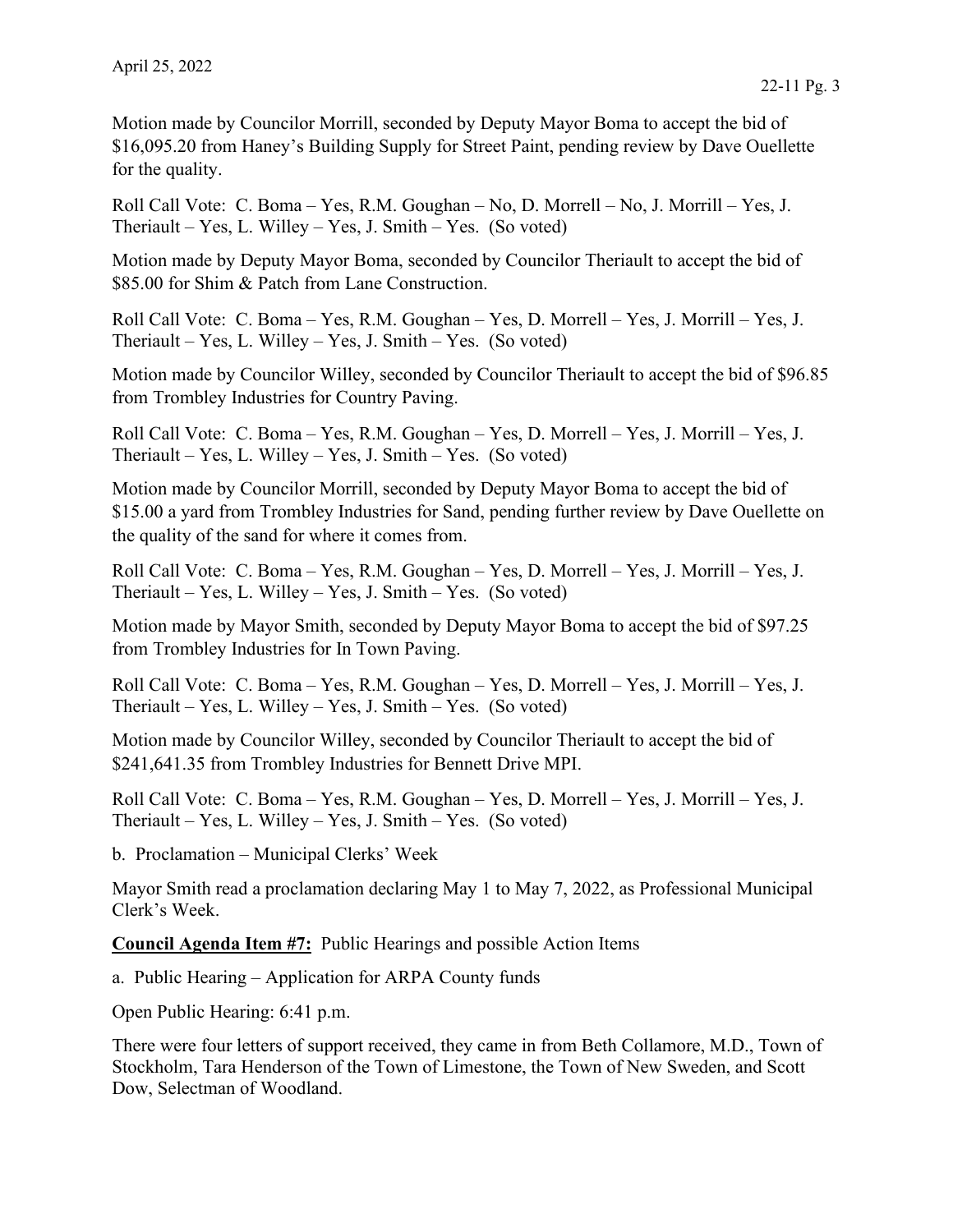Scott Dow, President of the Caribou Professional Firefighters Local 5191 came to speak on behalf of the 15 union members. He came in to talk about the endorsement as a union, for the medical equipment and station upgrades the City is applying for from the grant. He explained that not only will this positively affect our local firefighters, paramedics, and volunteers, it will positively affect the communities that surround them now and in the future. The Local 5191, hopes the application proceeds forward, and are excited to work with the city members, local communities, and County administration on progressing their safety.

Closed Public Hearing: 6:45 p.m.

Motion made by Councilor Morrill, seconded by Councilor Willey to proceed with the application to the County of Aroostook in regard to the ARPA funding.

Roll Call Vote: C. Boma – Yes, R.M. Goughan – Yes, D. Morrell – Yes, J. Morrill – Yes, J. Theriault – Yes, L. Willey – Yes, J. Smith – Yes. (So voted)

**Council Agenda Item #8:** Reports by Staff and Committees

a. March Financials (Finance Director)

Carl Grant (Finance Director) reviewed the March 2022 Financial Report.

Motion made by Councilor Morrill, seconded by Councilor Willey to accept the March Financial report as presented.

Roll Call Vote: C. Boma – Yes, R.M. Goughan – Yes, D. Morrell – Yes, J. Morrill – Yes, J. Theriault – Yes, L. Willey – Yes, J. Smith – Yes. (So voted)

b. CDBG grant Letter of Intent – C&J Service Center

Manager Thompson explained that the City has provided lots of outreach had a lot of people contact with their needs, but they didn't meet the parameters of the program. There was one person that reached out today, but they would need it to be completed by Friday. The City needs to apply on the behalf of the business, and can only do so for one business.

Motion made by Councilor Morrill, seconded by Councilor Morrell to allow the City Manager to sign the letter of intent for the grant process for C&J's Service center.

Roll Call Vote: C. Boma – Yes, R.M. Goughan – Yes, D. Morrell – Yes, J. Morrill – Yes, J. Theriault – Yes, L. Willey – Yes, J. Smith – Yes. (So voted)

c. Blight Update (CEO)

Kenneth Murchison, Zoning Administrator/CEO explained that as the snow recedes that more items start to pop up around the community. The recent tax acquired bid list from February 22, 2022 had properties listed at the bottom that were blighted. Mr. Murchison is suggesting that the property #55, 64, and 65 get put to bid for demolition. They city has already approved the contractor for the demolition at 37 Home Farm Road.

We are also in the final phase of the Caribou Trailer Park Closer and the CEO also suggests getting legal involved for the final eviction process, and hopefully to utilize the Public Works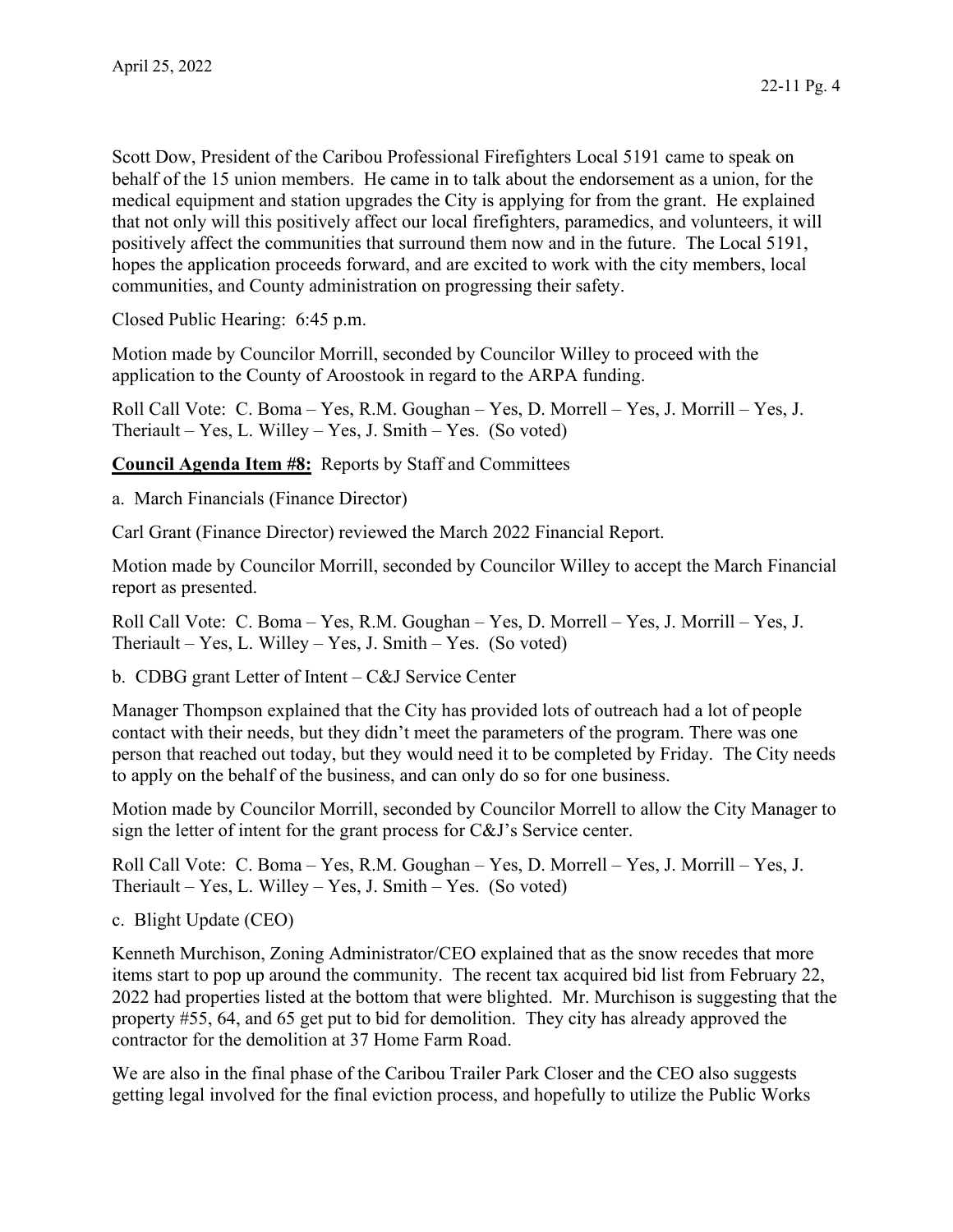Department to dispose of the remaining and abandoned mobile homes and begin the reuse planning for the park property.

The City is also still working to contact the owner of record for West Gate Villa for a similar cleanup project, and has not received any response to the certified mail notice that was sent. Another project is to work on the list of burnt-out buildings in the city. There are at least two that were destroyed on the Van Buren Road, one on the Access Highway, Limestone Street, Lower Lyndon Street, Washburn Street and on the Old Washburn Road. While the City does not want to visit with a notice of violation right after someone has experienced a devastating fire event, many of the properties have been neglected for years and these sites represent a blight and even a danger to the neighborhoods.

Motion made by Councilor Morrill, seconded by Councilor Morrell to go forward with the demolition of the building at 37 Home Farm Road and to assess the demolition fees back to the owner.

Roll Call Vote: C. Boma – Yes, R.M. Goughan – Yes, D. Morrell – Yes, J. Morrill – Yes, J. Theriault – Yes, L. Willey – Yes, J. Smith – Yes. (So voted)

d. Manager's Report

Manager Thompson reviewed the City Manager's Report dated April 25, 2022.

**Council Agenda Item #9:** New Business, Ordinances and Resolutions

a. Main PERS – Fire employee buy back from Cary Medical Center

Manager Thompson explained that there is an employee that would like to purchase credit toward their Caribou Fire & Police plan for time worked at Cary Medical Center. This would be at the employee's expense, according to Maine PERS, the City of Caribou did this for another employee in 2016.

Council had a brief discussion regarding the process of the research and how to purchase time back.

Motion made by Councilor Morrill, seconded by Councilor Willey that we proceed with this request from Main PERS for this person to calculate their Maine PERS cost and eligibility for time worked at Cary Medical Center.

Motion made by Councilor Morrill, seconded by Councilor Willey

Roll Call Vote: C. Boma – Yes, R.M. Goughan – Yes, D. Morrell – Yes, J. Morrill – Yes, J. Theriault – Yes, L. Willey – Yes, J. Smith – Yes. (So voted)

b. Discussion about snow removal from fire hydrants

Manager Thompson explained that the discussion has been back and forth for years regarding the snow removal for the fire hydrants. During the previous meeting there was a discussion and tonight there are representatives from the Utilities District, Public Works, and the Fire Department present at the meeting.

Council had a brief discussion regarding the rental fee of \$325,000 that is paid for the fire hydrants and what is included with that. They discussed the fact that the banter has gone back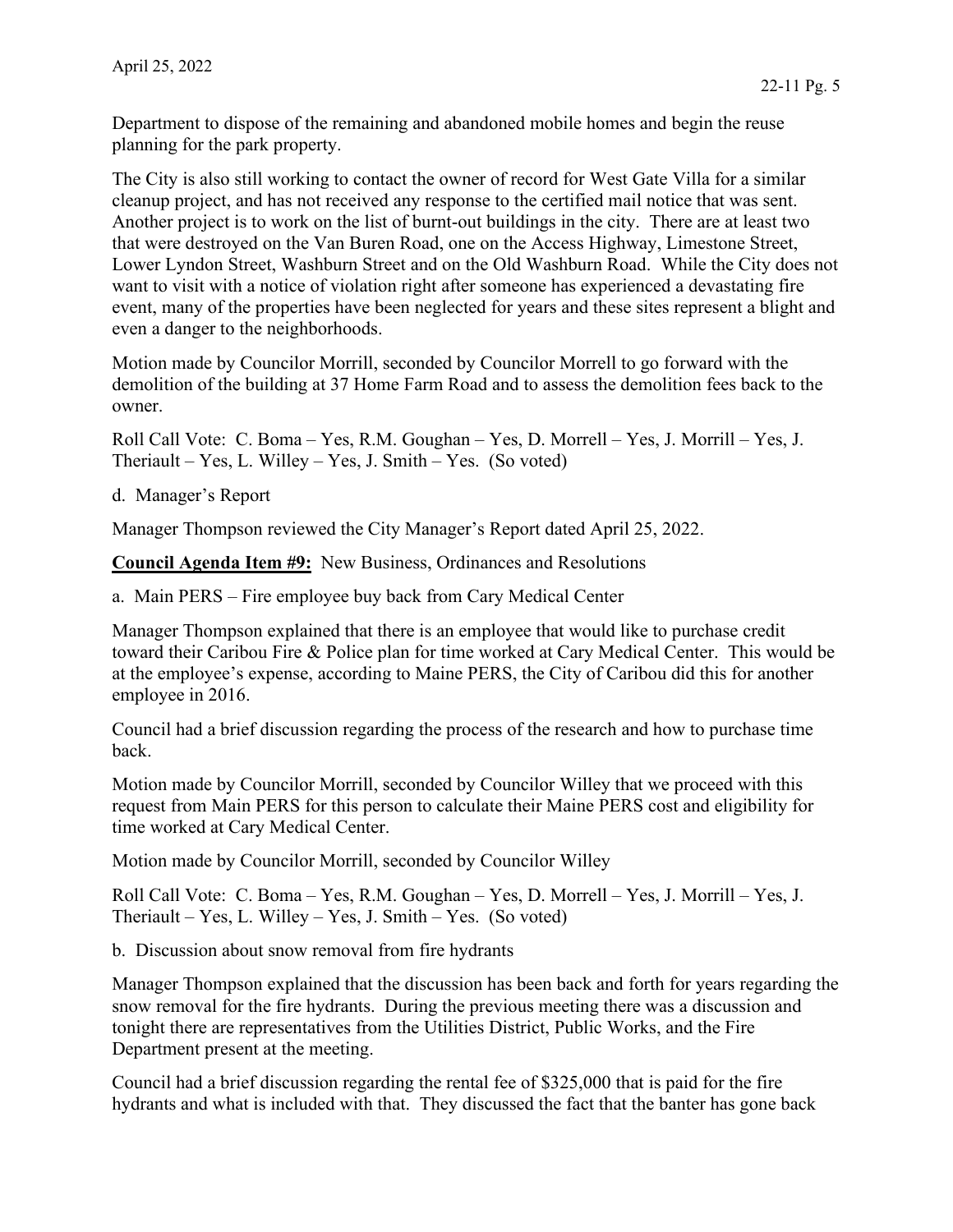and forth for years and there has been no formal agreement made, just opinions shared of who should be doing the work. They discussed the idea that an agreement or ordinance needs to be in writing that outlines who would be responsible for the snow removal from the fire hydrants at the Council's discretion.

Manager Thompson stated that she would reach out to MMA Legal for advice regarding the topic.

## **Council Agenda Item #10:** Old Business

a. Revenue Budget 2022

Manager Thompson explained that in years past all the budgets were passed at the same time even though the complete budget was not due until the end of May. Revenues can always be adjusted higher, but expenses can only be reduced.

Council had a brief discussion regarding the 2022 Revenue budget.

Motion made by Councilor Morrill, seconded by Councilor Willey to pass the revenue budget as presented.

Council had a brief discussion regarding the proposed 2022 Revenue budget

Roll Call Vote: C. Boma – Yes, R.M. Goughan – No, D. Morrell – No, J. Morrill – Yes, J. Theriault – Yes, L. Willey – Yes, J. Smith – Yes. (So voted)

**Council Agenda Item #11:** Reports and Discussion by Mayor and Council Members

Councilor Morrell asked about maintenance on the storm drains.

Dave Ouellette, Public Works director explained that the drains on the main drags in and out of town are owned by the DOT including the infrastructure. Anything inside the compact zone is Caribou's responsibility for the maintenance. He explained that the catch basins should be cleaned out and has not been done for quite some time. He stated that they now have the equipment available to clean them out.

**Council Agenda Item #12:** Next Regular Meetings: May 9 & 23

**Council Agenda Item #13:** Executive Session(s) (May be called to discuss matters identified under MRSA, Title 1, §405.6)

a. 1 MRSA §405.6.C Real Estate Matter – Hospital District Board

Mayor Smith stated this item has been removed from the agenda.

b. 1 MRSA §405.6.A Personnel Matters – Assignments & Duties

Motion made by Councilor Theriault, seconded by Councilor Morrill to enter executive session at 7:46 p.m. to discuss Personnel Matters under 1 MRSA §405.6.A.

Roll Call Vote: C. Boma – Yes, R.M. Goughan – Yes, D. Morrell – No, J. Morrill – Yes, J. Theriault – Yes, L. Willey – Yes, J. Smith – Yes. (So voted)

Council exited executive session at 8:10 p.m.